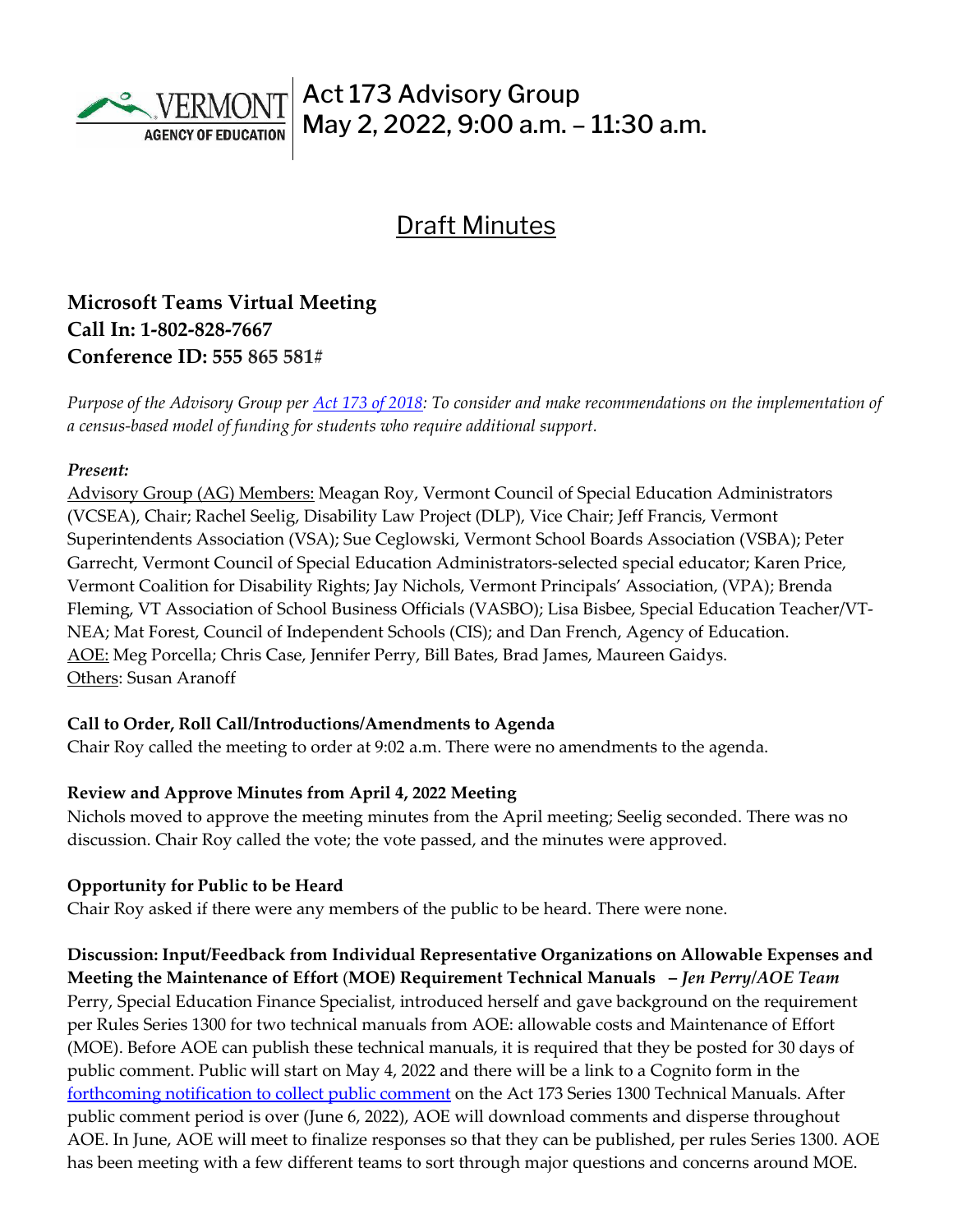The AG and the Vermont Association of School Business Officials (VASBO) received a draft of the technical manual to review and provide feedback/questions. Chair Roy provided five questions to AOE in advance of this meeting and Perry addressed those questions.

Chair Roy offered context and said the discussion was about sharing feedback as an AG and offered for people to give public comment as individual organizations separately. She said most AG members shared the draft with their organizations and that helped to create the questions that Perry received. Chair Roy said the questions were up a level from what is in the drafts, and more about decision-making and what other states are doing in regard to MOE.

There was discussion on Maintenance of Effort (MOE) for the state in reporting to the federal government and if this was analogous to school districts reporting to the state and Maintenance of State Financial Support (MFS) which is at the state level.

Perry shared [a presentation that addressed the 5 questions](https://education.vermont.gov/documents/Act%20173%20AG%20Questions-May%202%202022) posed by member organizations about the draft MOE Documentation Technical Guide. The questions were as follows:

- Can you share what Federal requirements/guidance exist to document Individual with Disabilities Education Act (IDEA) MOE as required by federal rule? How is the Draft Technical Manual in alignment with this guidance? [\(See Section 300.203 Maintenance of effort\)](https://sites.ed.gov/idea/regs/b/c/300.203)
- Can you provide us with written documentation of how the Agency came to its position that [Bulletin 5](https://aoa.vermont.gov/sites/aoa/files/Bulletins/Bulletin_5_eff12-26-14.pdf) that specifically requires that MOE be documented using the same documentation used for Federal grants?
- Page 9 of the Draft Technical Manual for MOE documentation includes a number of options for districts to use to document eligible costs; most of these options are some form of time documentation required by Federal grants. Why are these requirements being used for state funds?
- What other states use these methods for documentation MOE?
- Has the Office of Special Education Programs (OSEP) required that the AOE use these methods for documenting MOE?

There was discussion on expanding on the response regarding Bulletin 5, the importance of AOE getting what they need without putting any extra burden on the field, recognition that there has been some simplification with time reporting, communication plan for helping students and families plan and understand, eligible vs. ineligible costs, next steps for the AG, public comment period (May 4 – June 6, 2022), merit to having the collective perspective of the AG, design of the public comment collection, AG members have reached out to OSEP and Center for IDEA Fiscal Reporting (CIFR) contacts and additional conversation will be needed if there is a big departure from what other states are doing. Perry shared that CIFR is reviewing these technical drafts and that the long-term plan, in her opinion, will be that all items required for MOE calculations will be easily extracted from districts Human Resource systems.

### **Review and Discussion Distribution of Act 173 Program Resources -** *Chris Case and AOE Team*

["Using AOE Tools and Resources to Support Local-level Responses to Act 173"](https://education.vermont.gov/document/DRAFT-Using%20AOE%20Resources%20to%20Address%20LEA%20173%20Needs-02-07-22) ["Local Comprehensive Assessment Systems \(LCAS\): Making Connections with VTmtss"](https://education.vermont.gov/documents/edu-local-comprehensive-assessment-systems-lcas-making-connections-with-vtmtss)